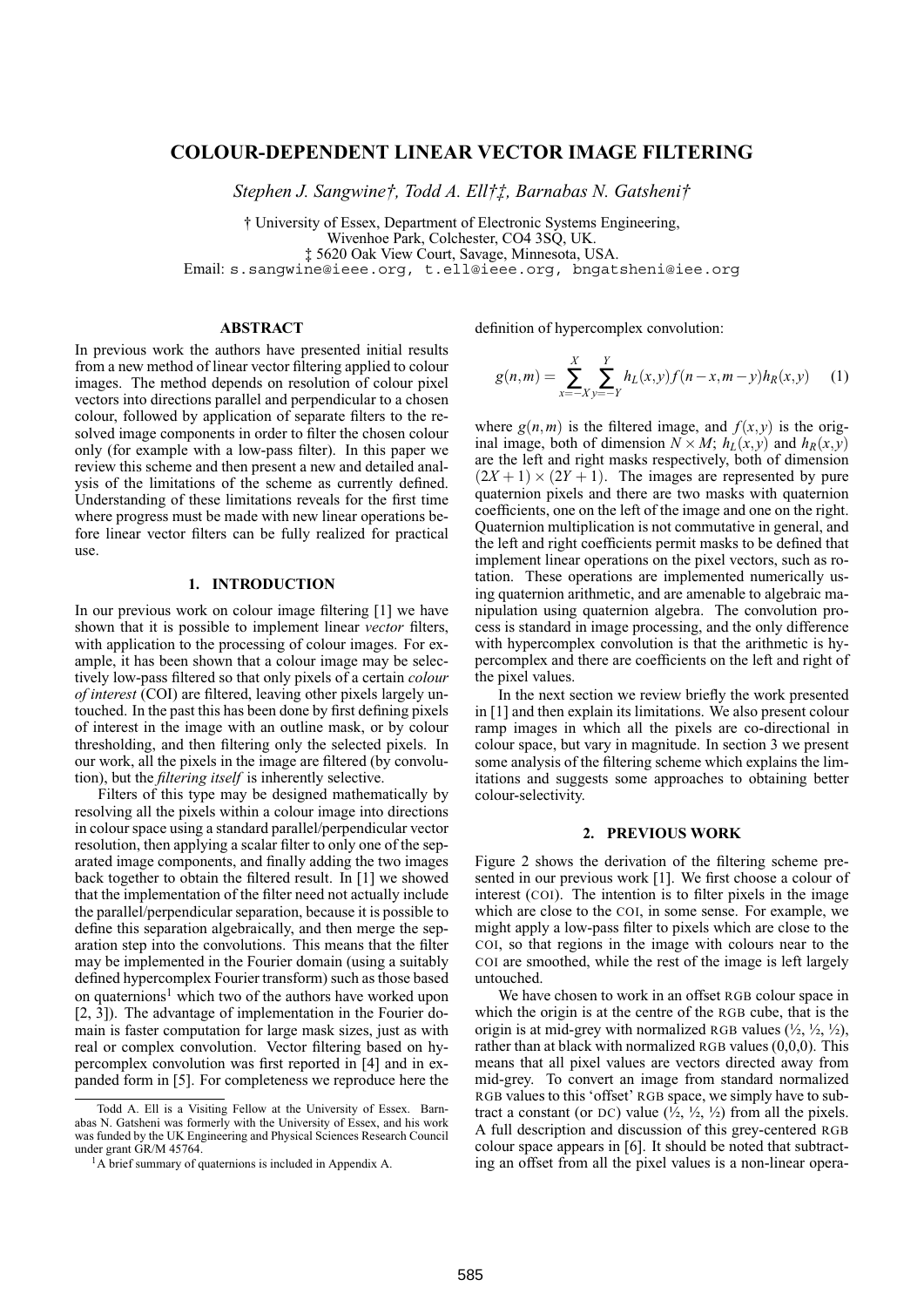

Figure 1: Example colour ramp images. Top to bottom: greyscale, red/cyan, green/magenta, blue/yellow, pink/turquoise. Vector directions:  $(1,1,1)$ ,  $(1,-1,-1)$ ,  $(-1,1,-1)$ 1), (-1,-1,1), (1,0,0), respectively

tion. It corresponds in signal processing to conversion from unipolar samples to bipolar samples.

Figure 1 shows several colour ramp images. All the pixels in a given colour ramp image are aligned in one direction in colour space. The magnitude of the pixel vector varies uniformly from left to right along the image, passing through zero at the centre of the image (where the colour is always mid-grey). Thus the colours to the left of the centre of the image are opponent colours to those on the right. In terms of the perceptual quantities *hue*, *saturation* and *intensity*, these images have constant hue from centre to left edge and from centre to right edge (and the two hues are opponent hues, with a difference of 180°); saturation varies from a maximum at the left edge to zero at the centre and back to a maximum at the right edge; intensity varies monotonically from left to right edge. Given this representation of an image (which is only slightly different from the standard RGB representation), we can *resolve* an image into two images using the usual concept of resolving a vector into a chosen direction and a perpendicular plane. This is done using quaternion arithmetic as shown in Appendix A. The chosen direction is defined by our COI relative to mid-grey. All pixels in the image are resolved into a component parallel to the COI, and a component perpendicular to the COI. Obviously, a pixel with a value which is exactly that of the COI will have no component in the plane perpendicular to the COI, and a pixel with a value which is exactly perpendicular to the COI will have no component in the direction of the COI. Other pixels will fall somewhere in between these extremes. An obvious special intermediate case is that of a pixel whose value subtends an angle of 45° to the COI, since this will be resolved into equal components in the direction of the COI, and in the plane perpendicular to the COI.

The implementation of the filter consists of the sum of two hypercomplex convolutions computed in parallel, and the decomposition step shown in the figure is merged into the hypercomplex multiplications. This is possible because the parallel/perpendicular resolution can be expressed algrebraically and this algebraic representation can then be combined algebraically with the convolution coefficients. The details were given in [1].

#### **3. LIMITATIONS**

The filtering scheme reviewed in the previous section suffers from three limitations which were not previously understood, and which have not been published in previous work. These limitations are:



Figure 2: Colour selective filtering scheme used in [1].

- The colour selectivity is limited. Discrimination between colour vectors close to the COI and those at up to 45° from the COI is limited. This is a fundamental problem whose solution is required before more colour-specific filters may be designed, and in what follows, we show why the lack of discrimination occurs, and that a seemingly obvious way to improve it does not in fact make any difference.
- When the COI is close to the grey direction (roughly 'luminance'), the lack of sharp colour selectivity means that luminance is also filtered, even in the case of pixels which are not close to the COI. Geometrically, this is the same limitation as in the previous point, although its perceptual effect in the filtered image is different because the human visual system has much greater acuity to luminance than chrominance.
- The opponent colour to the COI is not separable from the COI using a linear operation. (Opponent colour examples are: black – white; red – cyan; green – magenta; blue – yellow.) This is not an insoluble problem, because the required non-linear operation is easy to implement, but because the resulting filter includes a non-linear operation, it will not be possible to implement the entire filter in the Fourier domain. A more accurate categorization of a filter which included separation of the COI from its opponent colour would be *quasi-linear* rather than *nonlinear*.

All three of these limitations are discussed in depth below.

#### **3.1 Colour selectivity**

The limited colour selectivity achieved by resolving pixel vectors into the direction of the COI and the plane perpendicular to the COI is very simply explained. When a vector *p* is resolved into the COI direction (specified by a unit vector *u*), the resolved vector is given by  $u(u \cdot p)$ , where  $\cdot$  denotes the 'dot' or scalar product. More specifically, the resolved vector is given by  $u|p|\cos\theta$  where  $\theta$  is the angle between *u* and *p*. Since the magnitude of the resolved vector depends on the cosine of the angle between the vector *p* and the COI direction, there is limited 'rolloff' with angle, since the cosine function changes only slowly with angle until the angle exceeds 45°. (We use the term 'rolloff' here by analogy with the attenuation of a linear filter, except that what we are trying to express is the way that the selectivity of the filter varies as the pixel vectors increase in angle from the COI direction. What we need is a sharper rolloff with angle than we obtain with the scheme reviewed in this paper.)

It might seem that a solution to this problem could be obtained by resolving the pixels so that the COI direction is in the plane perpendicular to the direction of the unit vector *u*, and then resolving the pixels in the perpendicular plane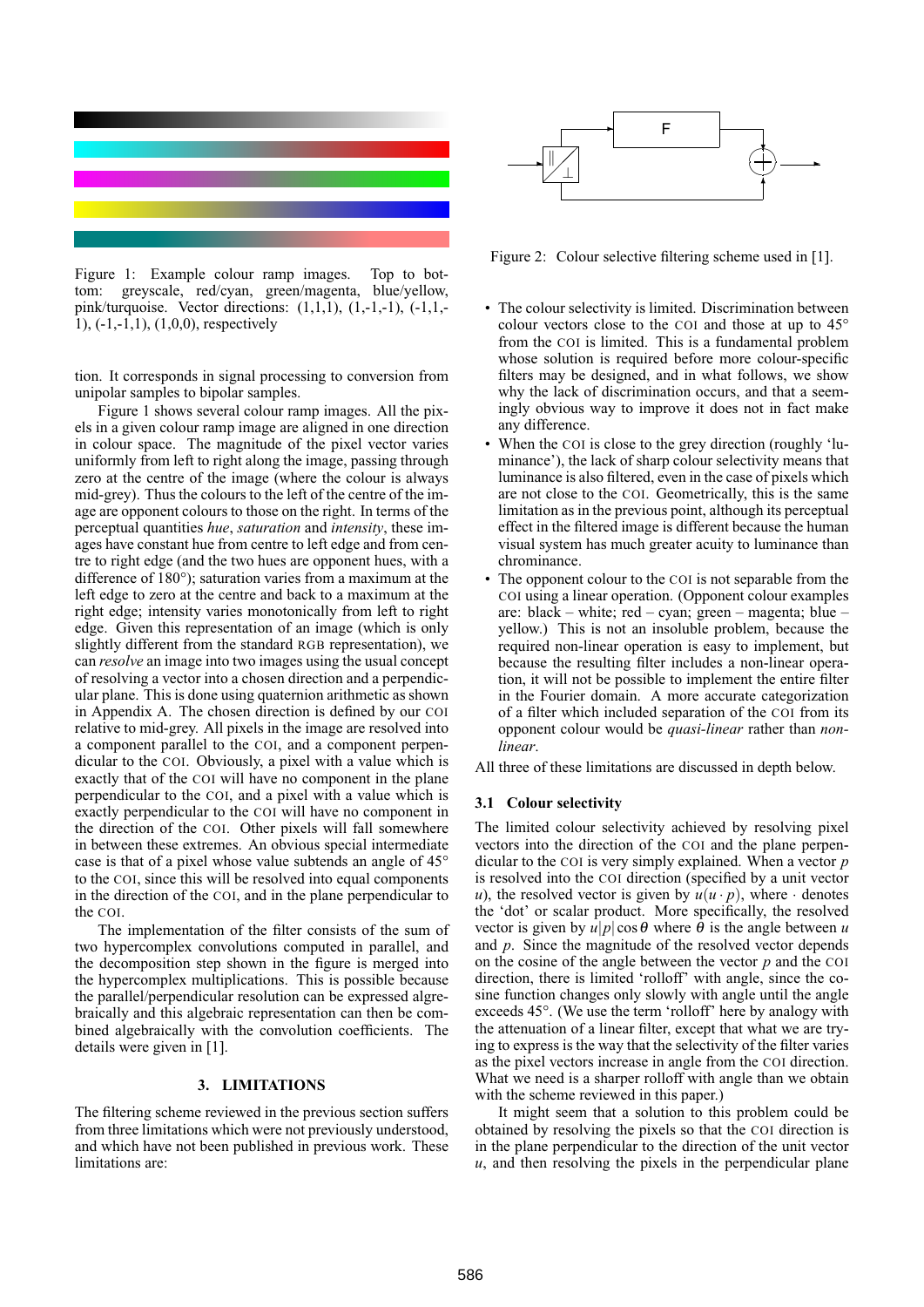

Figure 3: Colour selective filtering scheme with two decompositions and filtering of the perpendicular separated image component.



Figure 4: Vector *p* resolved into the direction of a colour of interest (COI) by choosing, left: the parallel direction to coincide with COI; right: the perpendicular direction to coincide with COI.  $\theta$  is the angle between p and the parallel direction.

using a second direction perpendicular to both the COI and to *u*. Figure 3 illustrates a filter based on this scheme. The attraction of this scheme might be thought to be that the components of the pixel vectors resolved into the perpendicular plane are determined by the sine function of the angle  $\theta$ , thus giving exactly the improved selectivity desired. However, it turns out that this is a fallacy and Figure 4 shows why: it makes no difference whether the COI is in the parallel direction or the perpendicular plane – in both cases the angle between the vector *p* and the COI is the same and it is the cosine of this angle that determines the magnitude of the resolved vector. We include this point to make clear that the problem is a non-trivial one, despite its apparent simplicity.

#### **3.2 Luminance rejection**

The second limitation discussed above is closely related to that discussed in the previous subsection. The problem is that when a colour direction includes a significant luminance component, the weak colour selectivity achieved using vector decomposition means that many pixels in the separated image have a luminance component even though their chrominance in the chosen COI is minimal. This can be seen in Figure 5 which is a separation of the colour image 'lena' such that the COI is in the direction of the colour of the feathers hanging from Lena's hat. It can be seen that although the feathers have been separated from the other colours in the image, we also have an almost greyscale image for all other areas of the image, and if we filter this separated image with a low-pass filter (intending to 'soften' the feathers), we will



Figure 5: Separation of the lena image in the colour direction corresponding to the blue feathers, showing strong luminance element in the separated image, and also opponent colour (the yellow areas).

also blur the rest of the image noticeably because of the luminance element of the remaining pixels in the separated image.

#### **3.3 Opponent colour separation**

The third problem noted above is that of opponent colours. Ideally, it would be desirable to be able to separate out a chosen colour (defined by a COI direction) and filter just pixels of this colour. However, if we use mid-grey as the origin of our colour space (and there are good reasons for doing so), we cannot separate the COI from its opponent colour (vectors in the opposite direction away from mid-grey) without using a non-linear operation. Figure 5 is an example of the problem and clearly shows the yellow colour which is opponent to the colour of the feathers (the COI).

The required operation is simple enough, and corresponds to extracting the sign of each pixel vector (analogous to extracting the sign bit from a signed integer sample in digital signal processing). However, there appears to be no linear algebraic way to perform this extraction and until this problem is solved in a linear algebraic fashion this step cannot be combined into other linear steps as we have been able to do with the parallel/perpendicular separation.

### **4. CONCLUSION**

The problem of colour-dependent linear vector image filtering has been shown to be non-trivial. The paper has presented a new analysis of the difficulty of achieving colourspecificity using resolution of pixel vectors into the colour space direction of a colour of interest, and has also shown that problems exist for colour directions close to the luminance or grey axis of colour space, because in the case of these colours it is difficult to separate the colour of interest